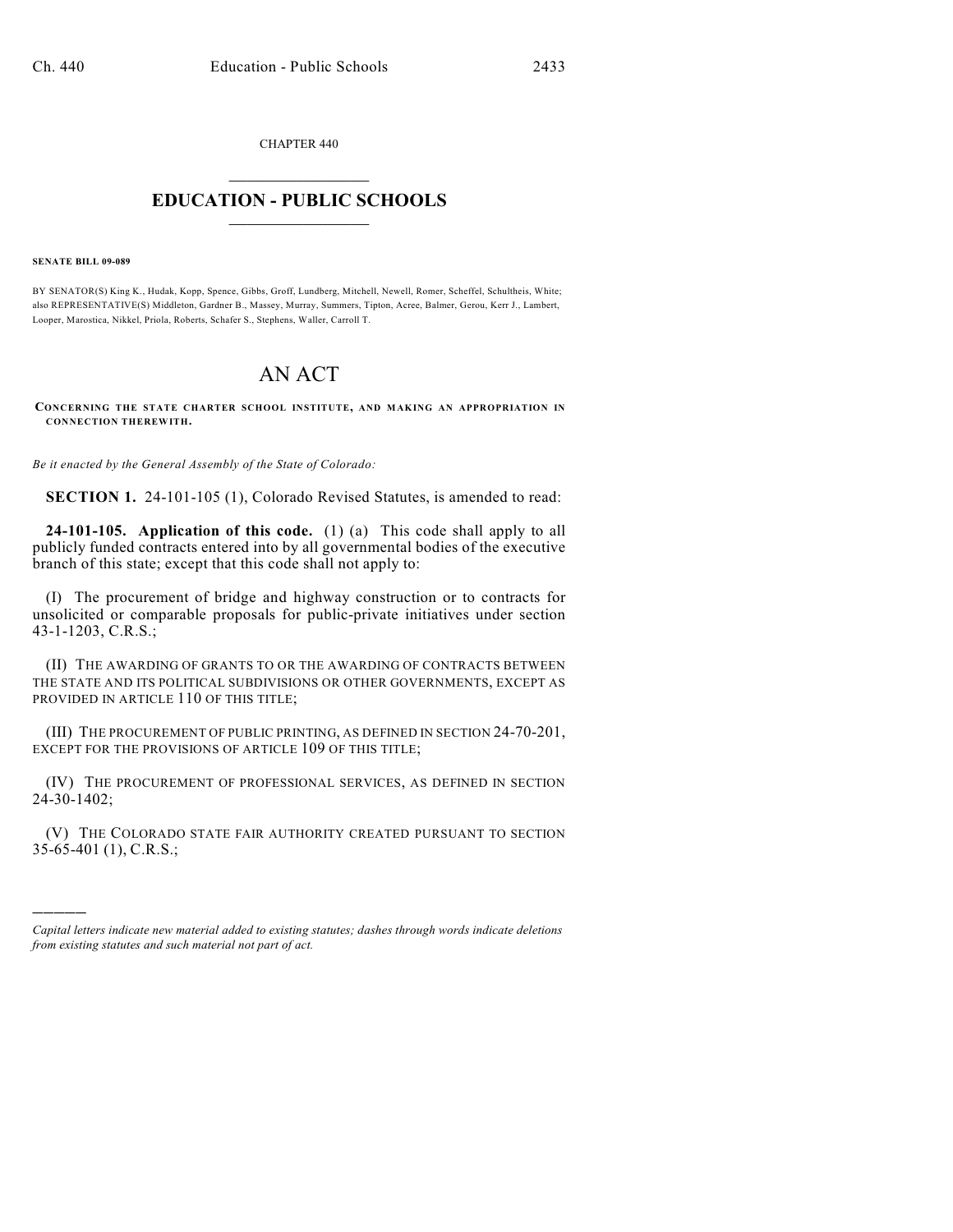(VI) THE STATE BOARD OF LAND COMMISSIONERS IN CONNECTION WITH CONTRACT EXPENDITURES FROM THE STATE BOARD OF LAND COMMISSIONERS INVESTMENT AND DEVELOPMENT FUND CREATED IN SECTION 36-1-153 (1), C.R.S.

(b) The governing board of each institution of higher education, by formal action of the board, and the Colorado commission on higher education, by formal action of the commission, may elect to be exempt from the provisions of this code and may enter into contracts independent of the terms specified in this code.

(c) THE STATE CHARTER SCHOOL INSTITUTE, ESTABLISHED IN SECTION 22-30.5-503, C.R.S., MAY, BY FORMAL ACTION OF THE GOVERNING BOARD OF THE STATE CHARTER SCHOOL INSTITUTE, ELECT TO BE EXEMPT FROM THE PROVISIONS OF THIS CODE AND MAY ENTER INTO CONTRACTS INDEPENDENT OF THE TERMS SPECIFIED IN THIS CODE.

(d) Except as provided in section 24-111-103, this code shall also apply to contracts funded in whole or in part with federal assistance moneys. However, this code shall not apply to the awarding of grants or to the awarding of contracts between the state and its political subdivisions or other governments, except as provided in article 110 of this title. It THIS CODE shall apply to the transfer or disposal of state supplies. Except for the provisions of article 109 of this title, this code shall not apply to the procurement of public printing, as defined in section 24-70-201. This code shall not apply to the procurement of professional services, as defined in section 24-30-1402. This code shall not apply to the Colorado state fair authority created pursuant to section 35-65-401 (1), C.R.S. This code shall not apply to the state board of land commissioners in connection with contract expenditures from the state board of land commissioners investment and development fund created in section 36-1-153 (1), C.R.S.

(e) Upon the request of a governmental body purchasing items for resale to the public, the head of a purchasing agency may, by written determination, provide that this code shall not apply to items acquired for such resale.

(f) Nothing in this code or in rules promulgated under this code shall prevent any governmental body or political subdivision from complying with the terms and conditions of any grant, gift, bequest, or cooperative agreement.

**SECTION 2.** 24-101-301 (10), Colorado Revised Statutes, is amended to read:

**24-101-301. Definitions.** The terms defined in this section shall have the following meanings whenever they appear in this code, unless the context in which they are used clearly requires a different meaning or a different definition is prescribed for a particular article or portion thereof:

(10) "Governmental body" means any department, commission, council, board, bureau, committee, institution of higher education, agency, government corporation, or other establishment or official, other than an elected official, of the executive branch of state government in this state; except that:

(a) The governing board of each institution of higher education, by formal action of the board, and the Colorado commission on higher education, by formal action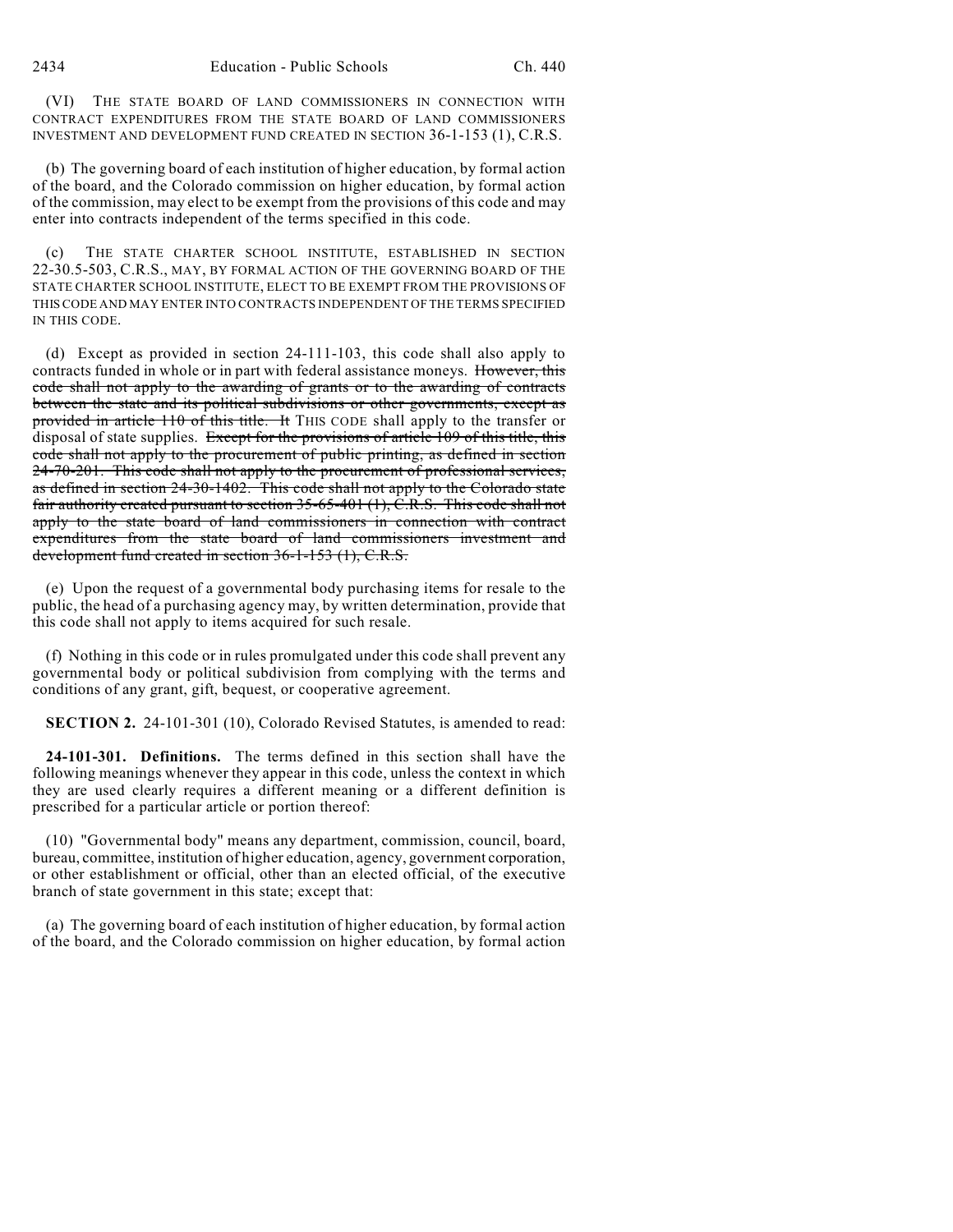of the commission, may elect to be excluded from the meaning of "governmental body"; AND

(b) THE STATE CHARTER SCHOOL INSTITUTE, ESTABLISHED IN SECTION 22-30.5-503, C.R.S., MAY, BY FORMAL ACTION OF THE GOVERNING BOARD OF THE STATE CHARTER SCHOOL INSTITUTE, ELECT TO BE EXCLUDED FROM THE MEANING OF "GOVERNMENTAL BODY".

**SECTION 3.** 22-30.5-505 (4) (j) and (4) (k), Colorado Revised Statutes, are amended, and the said 22-30.5-505 (4) is further amended BY THE ADDITION OF A NEW PARAGRAPH, to read:

**22-30.5-505. State charter school institute - institute board - appointment powers and duties - rules.** (4) In addition to any other powers granted by law to the institute board, the institute board shall have the following powers:

(j) To exercise the same powers retained by boards of cooperative services that are described in section 22-5-108; and

(k) To promulgate rules in accordance with article 4 of title 24, C.R.S., for the administration of this part 5; AND

(l) TO AWARD GRANTS FROM THE INSTITUTE CHARTER SCHOOL CAPITAL CONSTRUCTION ASSISTANCE GRANT FUND AS PROVIDED IN SECTION 22-30.5-515.5.

**SECTION 4.** 22-30.5-513 (4) (a) and (5), Colorado Revised Statutes, are amended, and the said 22-30.5-513 is further amended BY THE ADDITION OF A NEW SUBSECTION, to read:

**22-30.5-513. Institute charter schools - definitions - funding.** (4) (a) (I) For each institute charter school, the department shall withhold from the state equalization payments of the institute charter school's accounting district an amount equal to one hundred percent of the accounting district's adjusted per pupil revenues multiplied by the number of pupils enrolled in the institute charter school who are not on-line pupils plus an amount equal to one hundred percent of the accounting district's per pupil on-line funding multiplied by the number of on-line pupils enrolled in the institute charter school. The department shall forward to the institute the amount withheld minus an amount not to exceed two ONE percent of the amount withheld that may be retained by the department MAY RETAIN as reimbursement for the reasonable and necessary costs to the department to implement the provisions of this part 5.

(I.5) The institute shall forward to each institute charter school an amount equal to the institute charter school's pupil enrollment multiplied by the accounting district's adjusted per pupil revenues of the institute charter school's accounting district, minus:

(A) THE AMOUNT WITHHELD NOT TO EXCEED ONE PERCENT RETAINED BY THE DEPARTMENT PURSUANT TO SUBPARAGRAPH (I) OF THIS PARAGRAPH (a);

(B) AN AMOUNT EQUAL TO ONE PERCENT OF THE AMOUNT CALCULATED FOR THE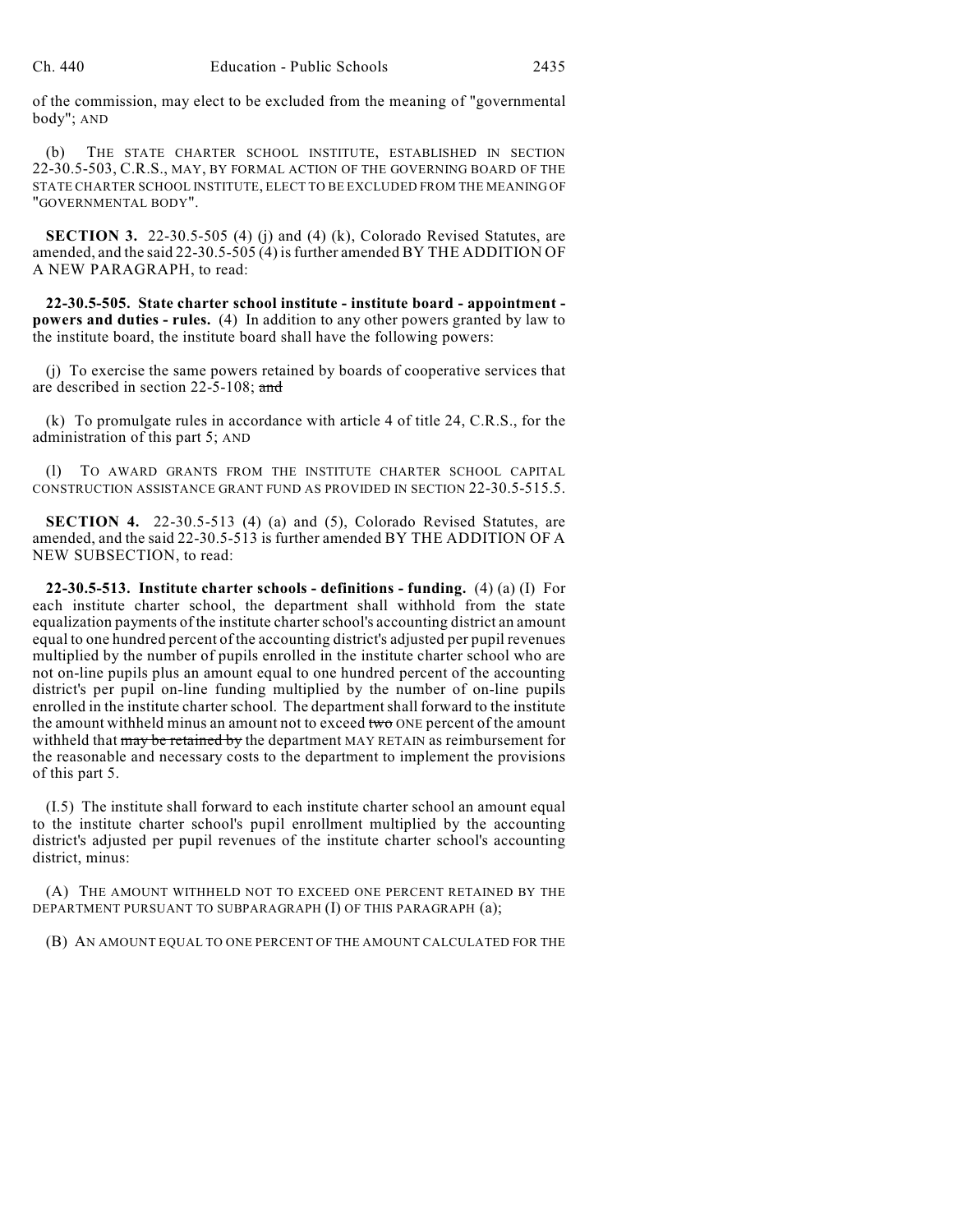INSTITUTE CHARTER SCHOOL PURSUANT TO SUBPARAGRAPH (I) OF THIS PARAGRAPH (a), WHICH AMOUNT THE INSTITUTE SHALL TRANSFER TO THE STATE TREASURER FOR CREDIT TO THE INSTITUTE CHARTER SCHOOL CAPITAL CONSTRUCTION ASSISTANCE FUND CREATED IN SECTION 22-30.5-515.5;

(C) ANY AMOUNT AGREED TO BY THE INSTITUTE AND THE INSTITUTE CHARTER SCHOOL FOR REPAYMENT OF A LOAN TO THE INSTITUTE CHARTER SCHOOL FROM THE INSTITUTE CHARTER SCHOOL CAPITAL CONSTRUCTION ASSISTANCE FUND CREATED IN SECTION 22-30.5-515.5;

(D) ANY AMOUNT WITHHELD PURSUANT TO SECTION 22-30.5-406 FOR THE DIRECT PAYMENTS MADE BY THE STATE TREASURER OF PRINCIPAL AND INTEREST DUE ON BONDS ISSUED ON BEHALF OF THE INSTITUTE CHARTER SCHOOL BY A GOVERNMENTAL ENTITY FOR THE PURPOSE OF FINANCING INSTITUTE CHARTER SCHOOL CAPITAL CONSTRUCTION;

(E) The amount of the actual costs incurred by the institute in providing necessary administration, oversight, and management services to the institute charter school, not to exceed three percent of the amount withheld; and minus

(F) The amount agreed to in the institute charter contract for any additional services, as provided in paragraph (b) of this subsection (4).

(II) Repealed.

(5) For the 2004-05 budget year and budget years thereafter, and in accordance with section 22-30.5-406, the funding provided by the institute to an institute charter school pursuant to this section shall be reduced by the amount of any direct payments of principal and interest due on bonds issued on behalf of an institute charter school by a governmental entity for the purpose of financing institute charter school capital construction that were made by the state treasurer on behalf of the institute charter school.

(10) (a) ON OR BEFORE DECEMBER 1, 2009, AND ON OR BEFORE DECEMBER 1 EACH YEAR THEREAFTER, A REPRESENTATIVE FROM THE GOVERNING BOARD OF EACH INSTITUTE CHARTER SCHOOL AND THE INSTITUTE BOARD SHALL MEET TO REVIEW THE LEVEL OF FUNDING RECEIVED BY THE INSTITUTE AS A RESULT OF THE MONEYS WITHHELD BY THE INSTITUTE FOR THE AMOUNT OF ACTUAL COSTS INCURRED BY THE INSTITUTE IN PROVIDING NECESSARY ADMINISTRATION, OVERSIGHT, AND MANAGEMENT SERVICES TO THE INSTITUTE CHARTER SCHOOLS. THE INSTITUTE CHARTER SCHOOL REPRESENTATIVES AND THE INSTITUTE BOARD SHALL AT A MINIMUM REVIEW, FOR EACH BUDGET YEAR BEGINNING WITH THE 2004-05 BUDGET YEAR, THE AMOUNT OF MONEYS ANNUALLY APPROPRIATED TO THE INSTITUTE, THE AMOUNT OF COSTS INCURRED BY THE INSTITUTE, AND THE SERVICES PROVIDED BY THE INSTITUTE.

(b) ON OR BEFORE JANUARY 15, 2010, AND ON OR BEFORE JANUARY 15 EACH YEAR THEREAFTER, THE INSTITUTE BOARD SHALL SUBMIT TO THE EDUCATION COMMITTEES OF THE SENATE AND THE HOUSE OF REPRESENTATIVES, OR ANY SUCCESSOR COMMITTEES, THE FINDINGS OF THE REVIEW DESCRIBED IN PARAGRAPH (a) OF THIS SUBSECTION (10) AND ANY RECOMMENDATIONS FOR LEGISLATIVE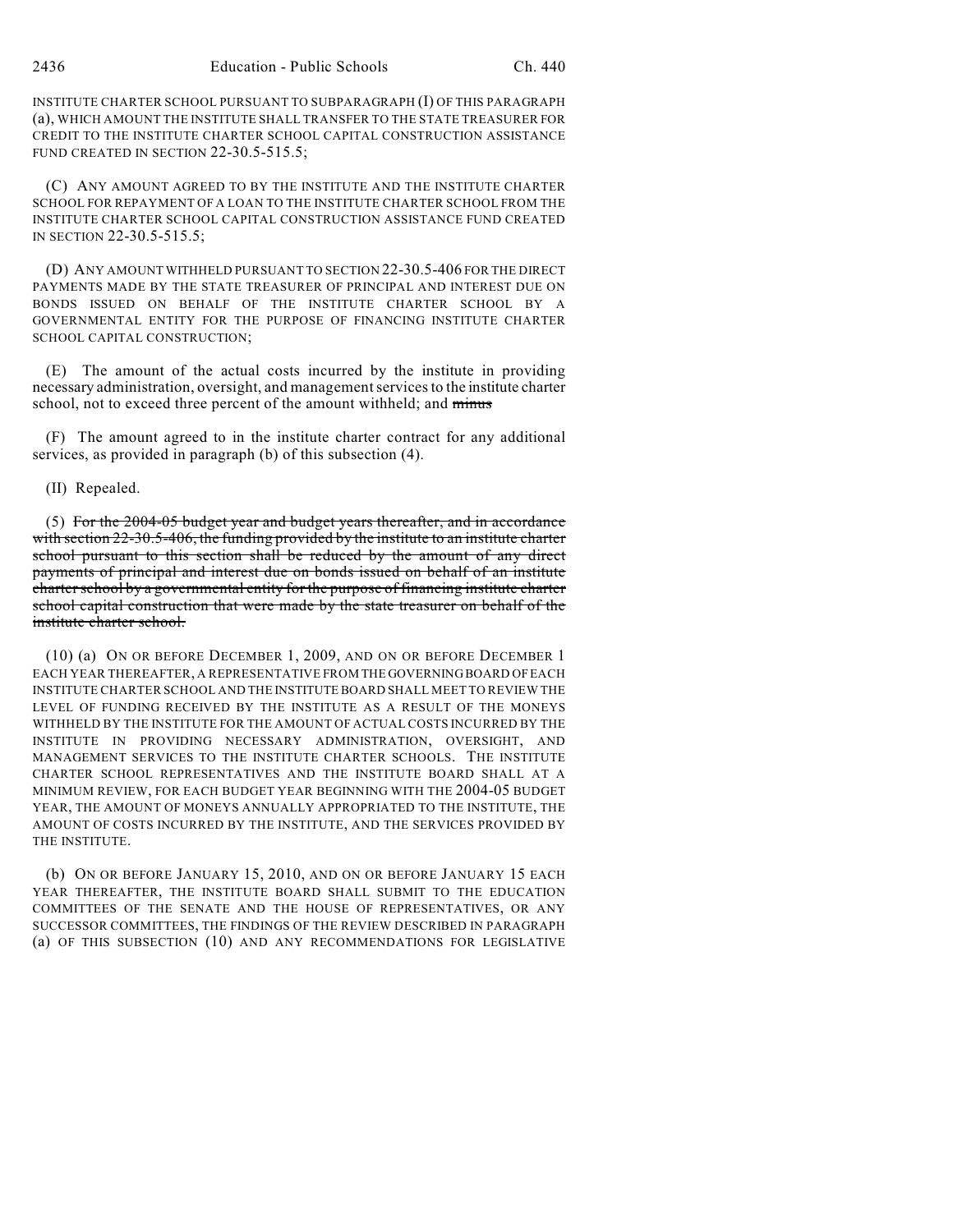CHANGES REGARDING THE OPERATIONS OF THE INSTITUTE.

(c) THE PROVISIONS OF THIS SUBSECTION (10) SHALL NOT BE INTERPRETED AS LIMITING THE AUTHORITY OF THE INSTITUTE OR THE INSTITUTE BOARD IN MAKING DECISIONS CONCERNING OPERATIONS OF THE INSTITUTE OR THE USE OF INSTITUTE MONEYS.

**SECTION 5.** Part 5 of article 30.5 of title 22, Colorado Revised Statutes, is amended BY THE ADDITION OF A NEW SECTION to read:

**22-30.5-515.5. Institute charter school capital construction assistance fund - created - grants -loans - rules.** (1) (a) THERE IS HEREBY CREATED IN THE STATE TREASURY THE INSTITUTE CHARTER SCHOOL CAPITAL CONSTRUCTION ASSISTANCE FUND, REFERRED TO IN THIS SECTION AS THE "FUND", THAT SHALL CONSIST OF ONE PERCENT OF THE PER PUPIL FUNDING FOR INSTITUTE CHARTER SCHOOLS THAT THE STATE CHARTER SCHOOL INSTITUTE WITHHOLDS PURSUANT TO SECTION 22-30.5-513 (4) (a) (I.5) (B). THE MONEYS IN THE FUND SHALL BE SUBJECT TO ANNUAL APPROPRIATION BY THE GENERAL ASSEMBLY TO THE INSTITUTE FOR THE DIRECT AND INDIRECT COSTS ASSOCIATED WITH AWARDING GRANTS AND INTEREST-FREE LOANS PURSUANT TO THIS SECTION TO ASSIST INSTITUTE CHARTER SCHOOLS IN MEETING CAPITAL CONSTRUCTION NEEDS, INCLUDING BUT NOT LIMITED TO OBTAINING FINANCIAL ASSISTANCE FOR CAPITAL CONSTRUCTION THROUGH THE "BUILDING EXCELLENT SCHOOLS TODAY ACT", ARTICLE 43.7 OF THIS TITLE, OR REPAYING BONDS ISSUED BY THE COLORADO EDUCATIONAL AND CULTURAL FACILITIES AUTHORITY, CREATED IN SECTION 23-15-104, C.R.S., FOR CONSTRUCTION OF INSTITUTE CHARTER SCHOOL BUILDINGS.

(b) ANY MONEYS IN THE FUND NOT EXPENDED FOR THE PURPOSE OF THIS SECTION MAY BE INVESTED BY THE STATE TREASURER AS PROVIDED BY LAW. ALL INTEREST AND INCOME DERIVED FROM THE INVESTMENT AND DEPOSIT OF MONEYS IN THE FUND SHALL BE CREDITED TO THE FUND. ANY UNEXPENDED AND UNENCUMBERED MONEYS REMAINING IN THE FUND AT THE END OF A FISCAL YEAR SHALL REMAIN IN THE FUND AND SHALL NOT BE CREDITED OR TRANSFERRED TO THE GENERAL FUND OR ANOTHER FUND.

(2) AN INSTITUTE CHARTER SCHOOL THAT SEEKS A GRANT OR AN INTEREST-FREE LOAN PURSUANT TO THIS SECTION SHALL SUBMIT TO THE STATE CHARTER SCHOOL INSTITUTE, IN ACCORDANCE WITH THE TIMELINES AND PROCEDURES ADOPTED BY RULE OF THE INSTITUTE BOARD, AN APPLICATION THAT INCLUDES, AT A MINIMUM:

(a) FOR AN INSTITUTE CHARTER SCHOOL THAT SEEKS A GRANT OR AN INTEREST-FREE LOAN TO USE AS MATCHING MONEYS TO OBTAIN FINANCIAL ASSISTANCE FOR CAPITAL CONSTRUCTION THROUGH THE "BUILDING EXCELLENT SCHOOLS TODAY ACT", ARTICLE 43.7 OF THIS TITLE:

(I) EVIDENCE THAT THE INSTITUTE CHARTER SCHOOL MEETS THE DEFINITION OF A "CHARTER SCHOOL" SPECIFIED IN SECTION 22-43.7-103 (7);

(II) A COPY OF THE APPLICATION THAT THE INSTITUTE CHARTER SCHOOL HAS SUBMITTED OR IS PREPARING TO SUBMIT TO THE PUBLIC SCHOOL CAPITAL CONSTRUCTION ASSISTANCE BOARD PURSUANT TO SECTION 22-43.7-109;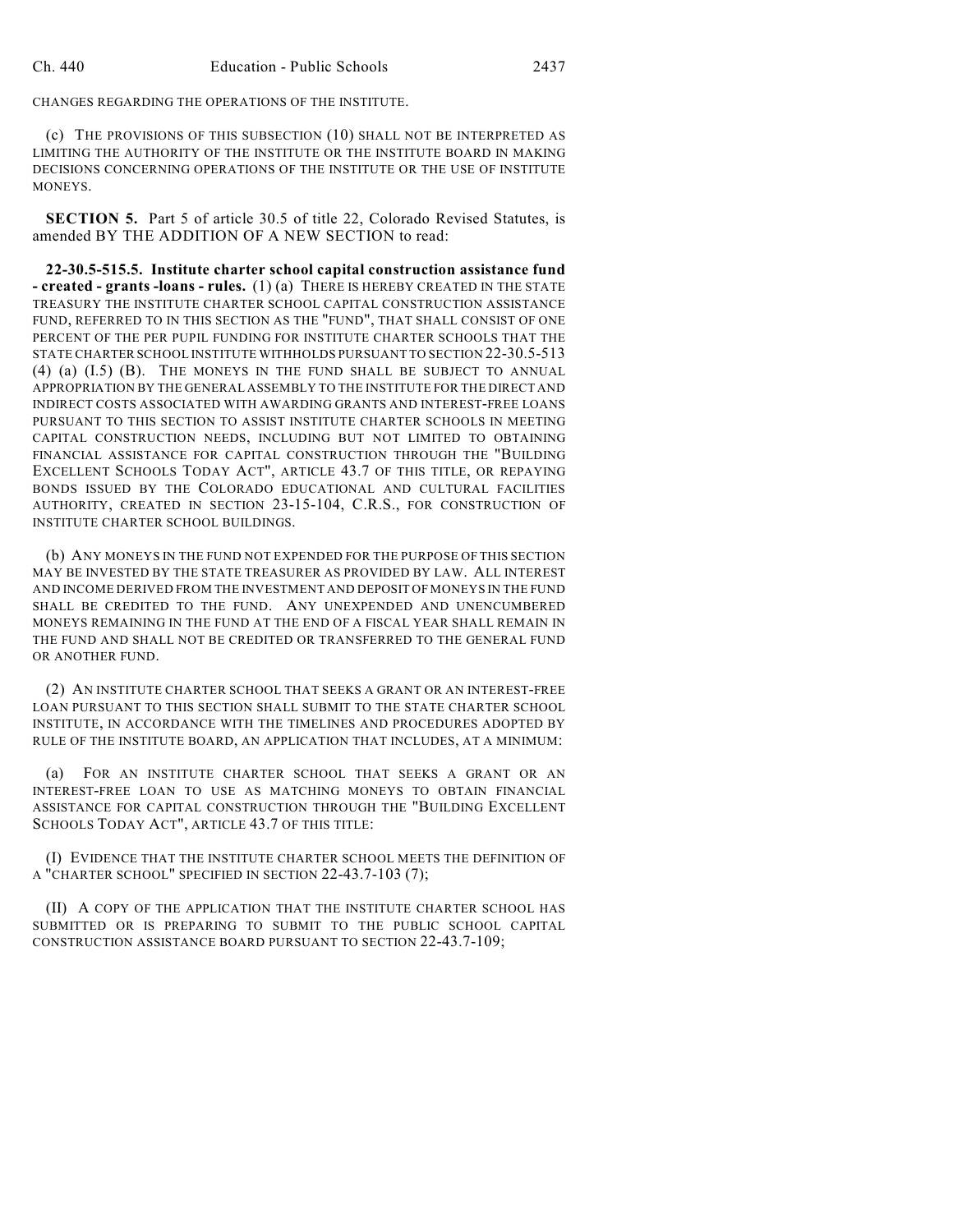(III) AN ESTIMATE OF THE AMOUNT OF MATCHING MONEYS, AS DEFINED IN SECTION 22-43.7-103 (11), THAT THE PUBLIC SCHOOL CAPITAL CONSTRUCTION ASSISTANCE BOARD WILL REQUIRE, IF KNOWN; AND

(IV) INFORMATION CONCERNING ANY OTHER SOURCES OF FUNDING AVAILABLE TO THE INSTITUTE CHARTER SCHOOL;

(b) FOR AN INSTITUTE CHARTER SCHOOL THAT SEEKS A GRANT OR AN INTEREST-FREE LOAN TO USE IN REPAYING BONDS OR NOTES ISSUED ON THE INSTITUTE CHARTER SCHOOL'S BEHALF BY THE COLORADO EDUCATIONAL AND CULTURAL FACILITIES AUTHORITY PURSUANT TO ARTICLE 15 OF TITLE 23, C.R.S.:

(I) COPIES OF THE DOCUMENTS THE INSTITUTE CHARTER SCHOOL HAS SUBMITTED OR WILL SUBMIT TO THE COLORADO EDUCATIONAL AND CULTURAL FACILITIES AUTHORITY TO REQUEST ISSUANCE OF THE BONDS OR NOTES;

(II) THE AMOUNT OF BONDS OR NOTES ISSUED OR TO BE ISSUED AND THE TOTAL AMOUNT THE INSTITUTE CHARTER SCHOOL IS REQUIRED TO REPAY; AND

(III) INFORMATION CONCERNING ANY OTHER SOURCE OF FUNDING AVAILABLE TO THE INSTITUTE CHARTER SCHOOL; AND

(c) FOR AN INSTITUTE CHARTER SCHOOL THAT SEEKS A GRANT OR AN INTEREST-FREE LOAN TO ASSIST IN MEETING OTHER CAPITAL CONSTRUCTION COSTS:

(I) A DESCRIPTION OF THE INSTITUTE CHARTER SCHOOL'S CAPITAL CONSTRUCTION NEEDS;

(II) A DESCRIPTION OF THE CAPITAL CONSTRUCTION PROJECT THE INSTITUTE CHARTER SCHOOL HAS UNDERTAKEN OR WILL UNDERTAKE TO MEET ITS NEEDS, INCLUDING THE ESTIMATED COST TO COMPLETE THE PROJECT; AND

(III) INFORMATION CONCERNING ANY OTHER SOURCE OF FUNDING AVAILABLE TO THE INSTITUTE CHARTER SCHOOL.

(3) THE STATE CHARTER SCHOOL INSTITUTE SHALL REVIEW EACH APPLICATION RECEIVED PURSUANT TO SUBSECTION (2) OF THIS SECTION AND SHALL RECOMMEND TO THE INSTITUTE BOARD THOSE INSTITUTE CHARTER SCHOOLS THAT SHOULD RECEIVE MONEYS PURSUANT TO THIS SECTION, WHETHER THE MONEYS SHOULD BE AWARDED IN THE FORM OF GRANTS OR INTEREST-FREE LOANS, AND THE AMOUNTS OF THE GRANTS OR INTEREST-FREE LOANS. IN MAKING ITS RECOMMENDATIONS, THE INSTITUTE SHALL APPLY CRITERIA ADOPTED BY RULE OF THE INSTITUTE BOARD, WHICH CRITERIA SHALL PRIORITIZE APPLICATIONS BASED ON THE APPLICANT'S LEVEL OF ECONOMIC NEED AND THE VIABILITY AND MERIT OF THE CAPITAL CONSTRUCTION PROJECT.

(4) (a) THE INSTITUTE BOARD SHALL CONSIDER THE STATE CHARTER SCHOOL INSTITUTE'S RECOMMENDATIONS AND AWARD GRANTS AND INTEREST-FREE LOANS PURSUANT TO THIS SECTION TO ASSIST INSTITUTE CHARTER SCHOOLS BASED ON THE LEVEL OF ECONOMIC NEED DEMONSTRATED BY AN APPLICANT AND THE VIABILITY AND MERIT OF THE CAPITAL CONSTRUCTION PROJECT PROPOSED IN THE APPLICATION.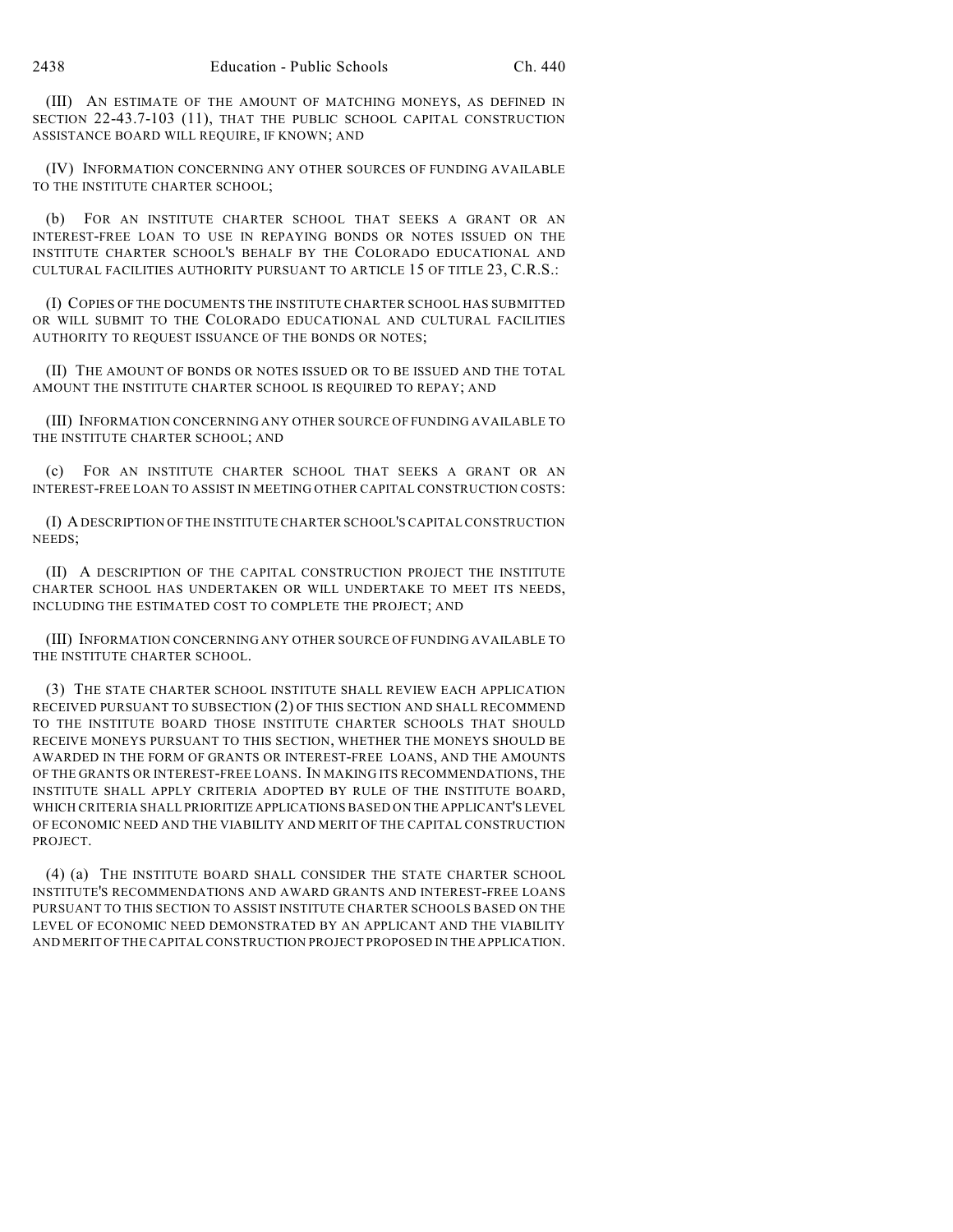(b) IF THE INSTITUTE BOARD AWARDS AN INTEREST-FREE LOAN TO AN INSTITUTE CHARTER SCHOOL PURSUANT TO THIS SECTION, IT SHALL SET THE TERMS OF REPAYMENT WITH THE INSTITUTE CHARTER SCHOOL.

(c) THE STATE CHARTER SCHOOL INSTITUTE SHALL NOT PAY A GRANT OR AN INTEREST-FREE LOAN AWARDED PURSUANT TO THIS SECTION FOR USE AS MATCHING MONEYS TO OBTAIN FINANCIAL ASSISTANCE FOR CAPITAL CONSTRUCTION THROUGH THE "BUILDING EXCELLENT SCHOOLS TODAY ACT", ARTICLE 43.7 OF THIS TITLE, UNTIL THE RECIPIENT INSTITUTE CHARTER SCHOOL PROVIDES PROOF THAT THE PUBLIC SCHOOL CAPITAL CONSTRUCTION ASSISTANCE BOARD HAS SELECTED IT TO RECEIVE FINANCIAL ASSISTANCE PURSUANT TO ARTICLE 43.7 OF THIS TITLE.

(d) THE STATE CHARTER SCHOOL INSTITUTE SHALL NOT PAY A GRANT OR AN INTEREST-FREE LOAN AWARDED PURSUANT TO THIS SECTION FOR USE IN REPAYING BONDS OR NOTES ISSUED BY THE COLORADO EDUCATIONAL AND CULTURAL FACILITIES AUTHORITY UNTIL THE RECIPIENT INSTITUTE CHARTER SCHOOL PROVIDES PROOF THAT THE BONDS OR NOTES HAVE BEEN ISSUED ON THE INSTITUTE CHARTER SCHOOL'S BEHALF.

(5) THE INSTITUTE BOARD SHALL PROMULGATE RULES PURSUANT TO THE "STATE ADMINISTRATIVE PROCEDURE ACT", ARTICLE 4 OF TITLE 24, C.R.S., FOR THE IMPLEMENTATION OF THIS SECTION, INCLUDING BUT NOT LIMITED TO RULES SPECIFYING ANY INFORMATION TO BE INCLUDED IN AN APPLICATION IN ADDITION TO THE INFORMATION SPECIFIED IN SUBSECTION (2) OF THIS SECTION.

(6) NOTHING IN THIS SECTION SHALL BE INTERPRETED AS CREATING AN ENTITLEMENT IN AN INSTITUTE CHARTER SCHOOL FOR RECEIPT OF A GRANT OR AN INTEREST-FREE LOAN FROM THE FUND, BUT AWARDS OF GRANTS AND INTEREST-FREE LOANS SHALL BE AT THE SOLE DISCRETION OF THE INSTITUTE BOARD.

**SECTION 6.** 22-30.5-403 (4) and (5), Colorado Revised Statutes, are amended, and the said 22-30.5-403 is further amended BY THE ADDITION OF A NEW SUBSECTION, to read:

**22-30.5-403. Definitions.** As used in this part 4, unless the context otherwise requires:

(4) "Charter school capital construction" or "capital construction" means constructing, demolishing, remodeling, financing, or refinancing the acquisition of land, buildings, or facilities used for occupancy by pupils enrolled in or to be enrolled in a charter school OR AN INSTITUTE CHARTER SCHOOL. The term also includes actions taken to achieve the purposes set forth in section  $22-42-102$  (2) (a) (I) to (2) (a) (V).

(5) "Charter school per pupil facilities aid program moneys" means state education fund moneys to be distributed to charter schools AND INSTITUTE CHARTER SCHOOLS for capital construction pursuant to section 22-54-124.

(5.5) "INSTITUTE CHARTER SCHOOL" MEANS A CHARTER SCHOOL AUTHORIZED BY THE STATE CHARTER SCHOOL INSTITUTE PURSUANT TO PART 5 OF THIS ARTICLE, AND ALSO INCLUDES A NONPROFIT CORPORATION EXEMPT FROM TAXATION UNDER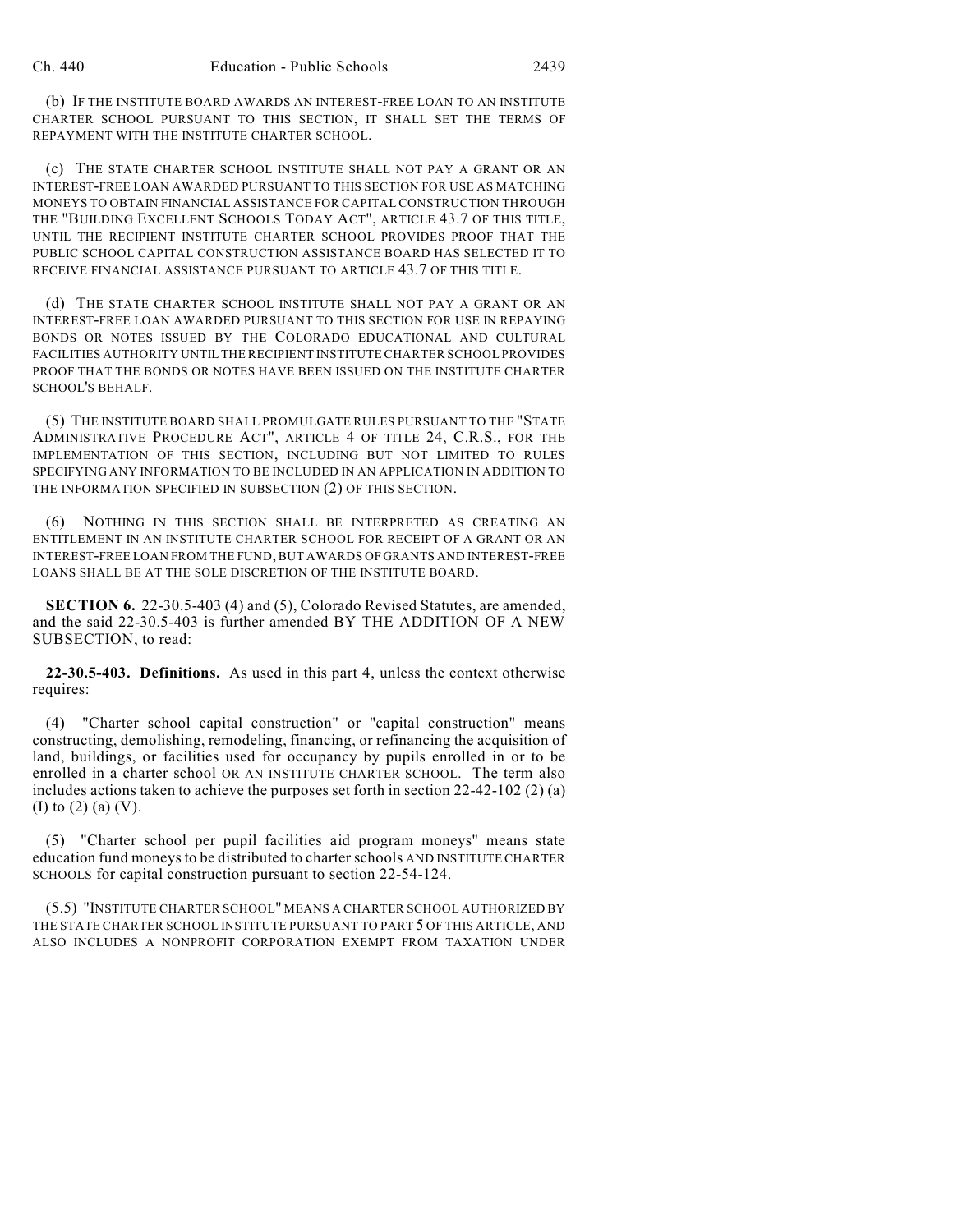SECTION 501 (c) (3) OF THE FEDERAL "INTERNAL REVENUE CODE OF 1986", AS AMENDED, THAT OWNS, ON BEHALF OF AN INSTITUTE CHARTER SCHOOL, A FACILITY USED FOR OCCUPANCY BY PUPILS ENROLLED OR TO BE ENROLLED IN THE INSTITUTE CHARTER SCHOOL, WHICH NONPROFIT CORPORATION WAS CREATED FOR THE SOLE PURPOSE OF HOLDING TITLE TO THE FACILITY.

**SECTION 7.** 22-30.5-406, Colorado Revised Statutes, is amended to read:

**22-30.5-406. Direct payment of charter school bonds by the state treasurer and school districts.** (1) (a) For the purpose of enhancing the ability of a charter school OR AN INSTITUTE CHARTER SCHOOL to obtain favorable financing terms on bonds issued on behalf of the charter school OR INSTITUTE CHARTER SCHOOL by a governmental entity other than a school district for the purpose of financing charter school capital construction, a charter school that is entitled to receive moneys from the state public school fund pursuant to part 1 of this article, OR AN INSTITUTE CHARTER SCHOOL THAT IS ENTITLED TO RECEIVE MONEYS FROM THE STATE PUBLIC SCHOOL FUND PURSUANT TO PART 5 OF THIS ARTICLE, may request that the state treasurer make direct payments of principal and interest on the bonds on behalf of the charter school OR INSTITUTE CHARTER SCHOOL. The charter school OR INSTITUTE CHARTER SCHOOL shall specify the amount of each payment to be made.

(b) Notwithstanding the provisions of paragraph (a) of this subsection (1), if the state treasurer concludes that the amount of moneys from the state public school fund that a charter school OR AN INSTITUTE CHARTER SCHOOL will receive pursuant to part 1 OR PART 5 of this article for any given budget year will be less than the amount of the payments specified by the charter school OR INSTITUTE CHARTER SCHOOL pursuant to paragraph (a) of this subsection (1) that will be due during the budget year, the state treasurer shall not agree to make direct payments on behalf of the charter school OR INSTITUTE CHARTER SCHOOL.

(c) (I) In the case of a charter school authorized by a school district board of education, the state treasurer shall withhold the amount of any direct payments made on behalf of a charter school plus administrative costs associated with the making of direct payments in an amount agreed upon by the state treasurer and the charter school from the payments to the chartering district of the state share of the district's total program made pursuant to article 54 of this title. The state treasurer shall notify the chief financial officers of the chartering district and the charter school of any amount of moneys withheld and the chartering district shall reduce the amount of funding it provides to the charter school by said amount. Any administrative costs withheld by the state treasurer pursuant to this subparagraph (I) shall be credited to the charter school financing administrative cash fund, which fund is hereby created. Moneys in the fund shall be continuously appropriated to the state treasurer for the direct and indirect costs of the administration of this section. Moneys in the charter school financing administrative cash fund shall remain in the fund and shall not revert to the general fund at the end of any fiscal year.

(II) In the case of an institute charter school, the state treasurer shall withhold the amount of any direct payments made on behalf of an institute charter school plus administrative costs associated with the making of direct payments in an amount agreed upon by the state treasurer and the institute charter school from the payments to the state charter school institute made by the department of education pursuant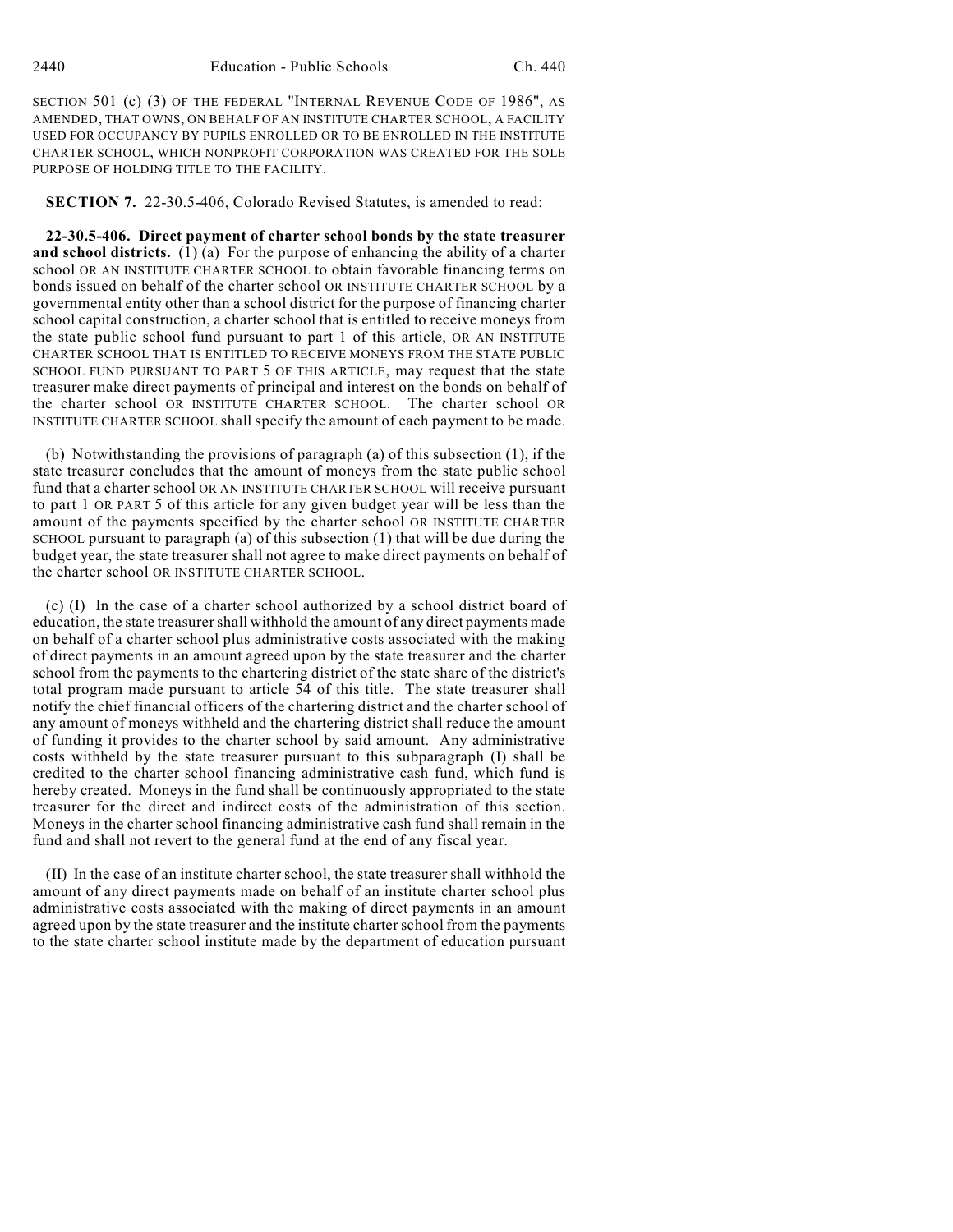to article 54 of this title. The state treasurer shall notify the department of education, the state charter school institute, and the chief financial officer of the institute charter school of any amount of moneys withheld. Any administrative costs withheld by the state treasurer pursuant to this subparagraph (II) shall be credited to the charter school financing administrative cash fund created pursuant to subparagraph (I) of this paragraph (c).

(d) The state treasurer shall establish the procedures necessary to implement this subsection (1) and may promulgate rules for that purpose. Any rules shall be promulgated in accordance with article 4 of title 24, C.R.S.

(e) This subsection (1) shall not be construed to require the state to continue the payment of state assistance to any school district OR TO THE STATE CHARTER SCHOOL INSTITUTE or to limit or prohibit the state from repealing or amending any law relating to the amount of state assistance to school districts OR THE STATE CHARTER SCHOOL INSTITUTE or the manner or timing of the payment of such assistance. This subsection (1) shall not be construed to create a debt of the state or any state financial obligation whatsoever with respect to any bonds issued on behalf of a charter school OR AN INSTITUTE CHARTER SCHOOL by a governmental entity other than a school district for the purpose of financing charter school capital construction within the meaning of any state constitutional provision or to create any liability except to the extent provided in this subsection (1).

(2) (a) If the state treasurer does not agree to make direct payments of principal and interest on bonds on behalf of a charter school OR AN INSTITUTE CHARTER SCHOOL pursuant to subsection (1) of this section because the charter school OR INSTITUTE CHARTER SCHOOL is not entitled to receive moneys from the state public school fund pursuant to part 1 OR PART 5 of this article or because the state treasurer has concluded that the amount of moneys from the state public school fund that the charter school OR INSTITUTE CHARTER SCHOOL will receive pursuant to part 1 OR PART 5 of this article for any given budget year will be less than the amount of the direct payment specified by the charter school OR INSTITUTE CHARTER SCHOOL that will be due during the budget year, the charter school may request that its chartering district, OR THE INSTITUTE CHARTER SCHOOL MAY REQUEST THAT THE STATE CHARTER SCHOOL INSTITUTE, make direct payments of principal and interest on the bonds on behalf of the charter school OR THE INSTITUTE CHARTER SCHOOL. The charter school OR THE INSTITUTE CHARTER SCHOOL shall specify the amount of each payment to be made.

(b) (I) Notwithstanding the provisions of paragraph (a) of this subsection (2), if the board of education of a chartering district concludes that the total amount of moneys that a charter school will receive for any given budget year from the district pursuant to the operating contract between the district and the charter school will be less than the amount of the payments specified by the charter school pursuant to paragraph (a) of this subsection (2) that will be due during the budget year, the chartering district shall not agree to make direct payments on behalf of the charter school.

(II) NOTWITHSTANDING THE PROVISIONS OF PARAGRAPH (a) OF THIS SUBSECTION (2), IF THE GOVERNING BOARD OF THE STATE CHARTER SCHOOL INSTITUTE CONCLUDES THAT THE TOTAL AMOUNT OF MONEYS THAT AN INSTITUTE CHARTER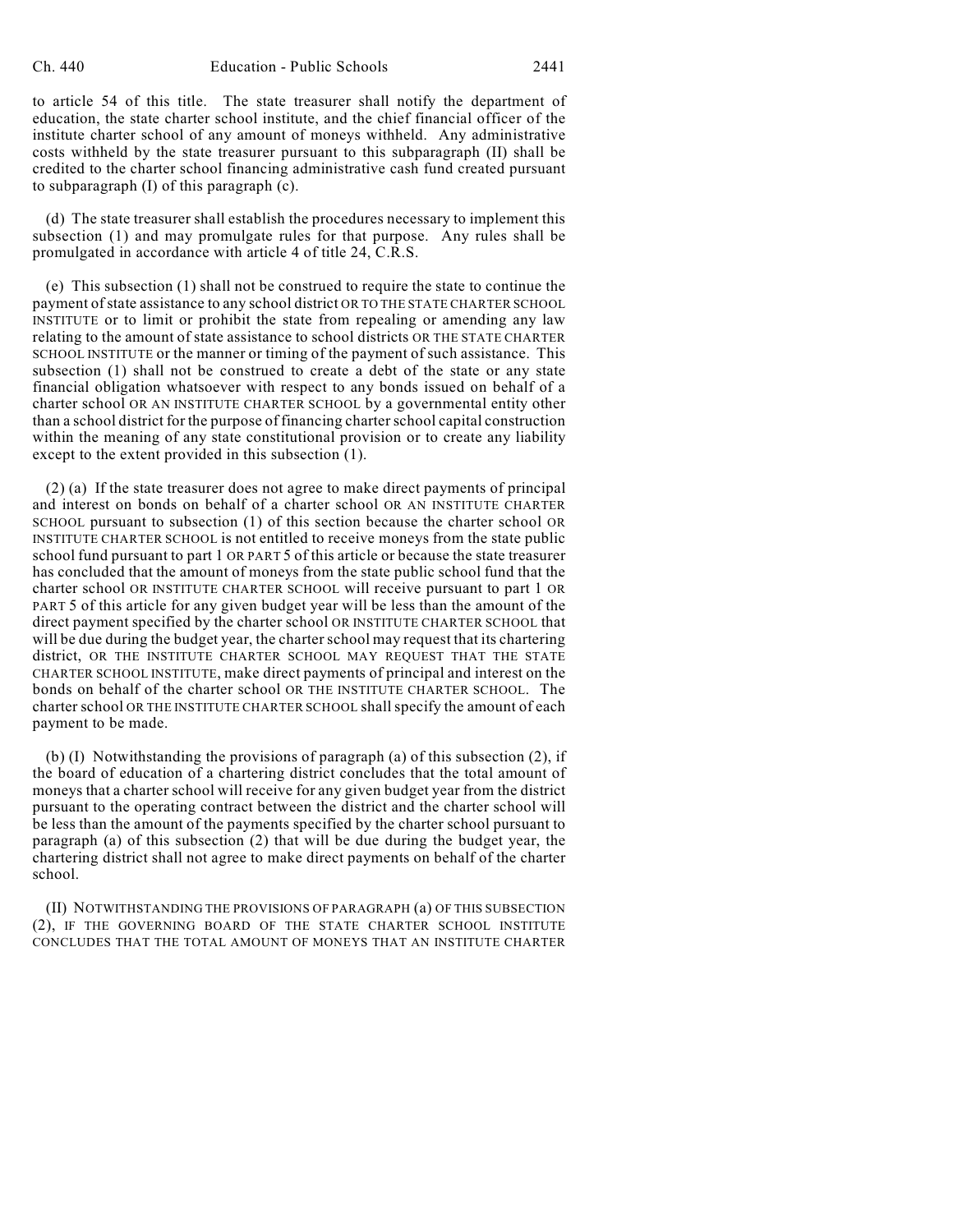SCHOOL WILL RECEIVE FOR ANY GIVEN BUDGET YEAR FROM THE STATE CHARTER SCHOOL INSTITUTE PURSUANT TO THE CHARTER CONTRACT BETWEEN THE STATE CHARTER SCHOOL INSTITUTE AND THE INSTITUTE CHARTER SCHOOL WILL BE LESS THAN THE AMOUNT OF THE PAYMENTS SPECIFIED BY THE INSTITUTE CHARTER SCHOOL PURSUANT TO PARAGRAPH (a) OF THIS SUBSECTION (2) THAT WILL BE DUE DURING THE BUDGET YEAR, THE GOVERNING BOARD SHALL NOT AGREE TO MAKE DIRECT PAYMENTS ON BEHALF OF THE INSTITUTE CHARTER SCHOOL.

(c) (I) A chartering district shall withhold the amount of any direct payments made on behalf of a charter school plus administrative costs associated with the making of direct payments in an amount agreed upon by the chartering district and the charter school from the funding provided by the district to the charter school pursuant to part 1 of this article.

(II) THE STATE CHARTER SCHOOL INSTITUTE SHALL WITHHOLD THE AMOUNT OF ANY DIRECT PAYMENTS MADE ON BEHALF OF AN INSTITUTE CHARTER SCHOOL PLUS ADMINISTRATIVE COSTS ASSOCIATED WITH THE MAKING OF DIRECT PAYMENTS IN AN AMOUNT AGREED UPON BY THE STATE CHARTER SCHOOL INSTITUTE AND THE INSTITUTE CHARTER SCHOOL FROM THE FUNDING PROVIDED BY THE INSTITUTE TO THE INSTITUTE CHARTER SCHOOL PURSUANT TO PART 5 OF THIS ARTICLE.

(d) This subsection (2) shall not be construed to create a debt of any chartering district OR THE STATE CHARTER SCHOOL INSTITUTE or any district OR INSTITUTE obligation whatsoever with respect to any lease agreement or installment purchase agreement entered into by a charter school OR INSTITUTE CHARTER SCHOOL within the meaning of any state constitutional provision or to create any liability except to the extent provided in this subsection (2).

(3) In accordance with section 11 of article II of the state constitution, the state hereby covenants with the purchasers of any outstanding bonds issued on behalf of a charter school OR AN INSTITUTE CHARTER SCHOOL by a governmental entity in reliance upon this section that it will not repeal, revoke, or rescind the provisions of this section or modify or amend the same so as to limit or impair the rights and remedies granted by this section. However, nothing in this subsection (3) shall be deemed or construed to require the state to continue the payment of state assistance received by charter schools OR INSTITUTE CHARTER SCHOOLS or to limit or prohibit the state from repealing, amending, or modifying any law relating to the amount of state assistance received by charter schools OR INSTITUTE CHARTER SCHOOLS or the manner of payment or timing thereof. Nothing in this section shall be deemed or construed to create a debt of the state with respect to such bonds or other obligations within the meaning of any state constitutional provision or to create any liability except to the extent provided in this section.

**SECTION 8.** 22-43.7-109 (9) (c), Colorado Revised Statutes, is amended BY THE ADDITION OF A NEW SUBPARAGRAPH to read:

**22-43.7-109. Financial assistance for public school capital construction application requirements - evaluation criteria - local match requirements.** (9) Except as otherwise provided in subsection (10) of this section, the board shall recommend and the state board shall approve financial assistance for a public school facility capital construction project only if the applicant provides matching moneys